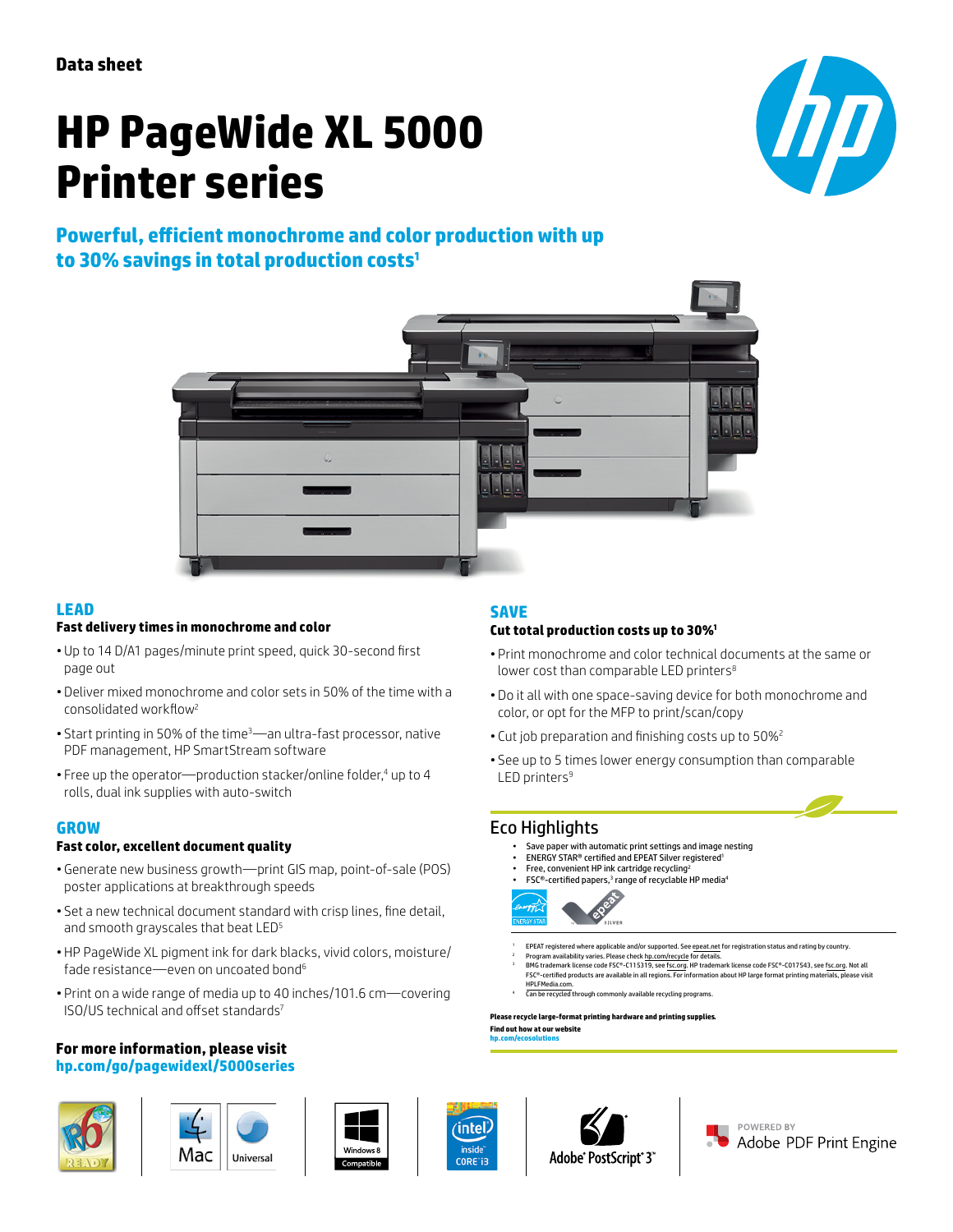

8 HP PageWide XL ink cartridges (2 x 400-ml per color with auto-switch)

Beat record delivery with consolidated workflows—produce mixed monochrome and color sets in 50% of the time.<sup>2</sup> Achieve up to 30% savings in total production costs.<sup>1</sup> Save space and trim workflow cost with a single device for monochrome and color, or print/scan/copy with a multifunction printer.

## **HP PageWide Technology**

The HP PageWide XL 5000 Printer series includes a stationary 40-inch (101.6-cm) printbar that spans the whole printing width. As paper moves under the printbar, the entire page is printed in one pass, enabling very high printing speeds.

## **HP PageWide XL pigment ink for HP PageWide XL printers**

HP PageWide XL pigment ink is specially designed to provide reliable and dependable operation with HP PageWide XL printers and produce high-quality output:

- Dark blacks and vivid colors on a range of media including uncoated bond papers
- Moisture- and fade-resistant prints<sup>6</sup>

## **Proven technology for reliable operation**

Designed for mid-volume production, the HP PageWide XL 5000 Printer series is based on proven HP PageWide Technology, currently powering HP PageWide Web Presses—producing 4 billion impressions monthly—and HP X series business printers.

HP 841 PageWide XL Printheads provide reliable and long-life operation, with an average life per printhead of 32 liters.

## **Save time and reduce complexity by consolidating your monochrome and color workflows**

Get away from the complex and lengthy process in which color and monochrome pages must be manually separated by an operator, who must then send color and monochrome to two different printers, and then finally manually collate the color and monochrome pages together.

Now you can consolidate your workflow by delivering mixed monochrome and color sets that help to contribute to up to 30% savings in total production costs.<sup>1</sup>